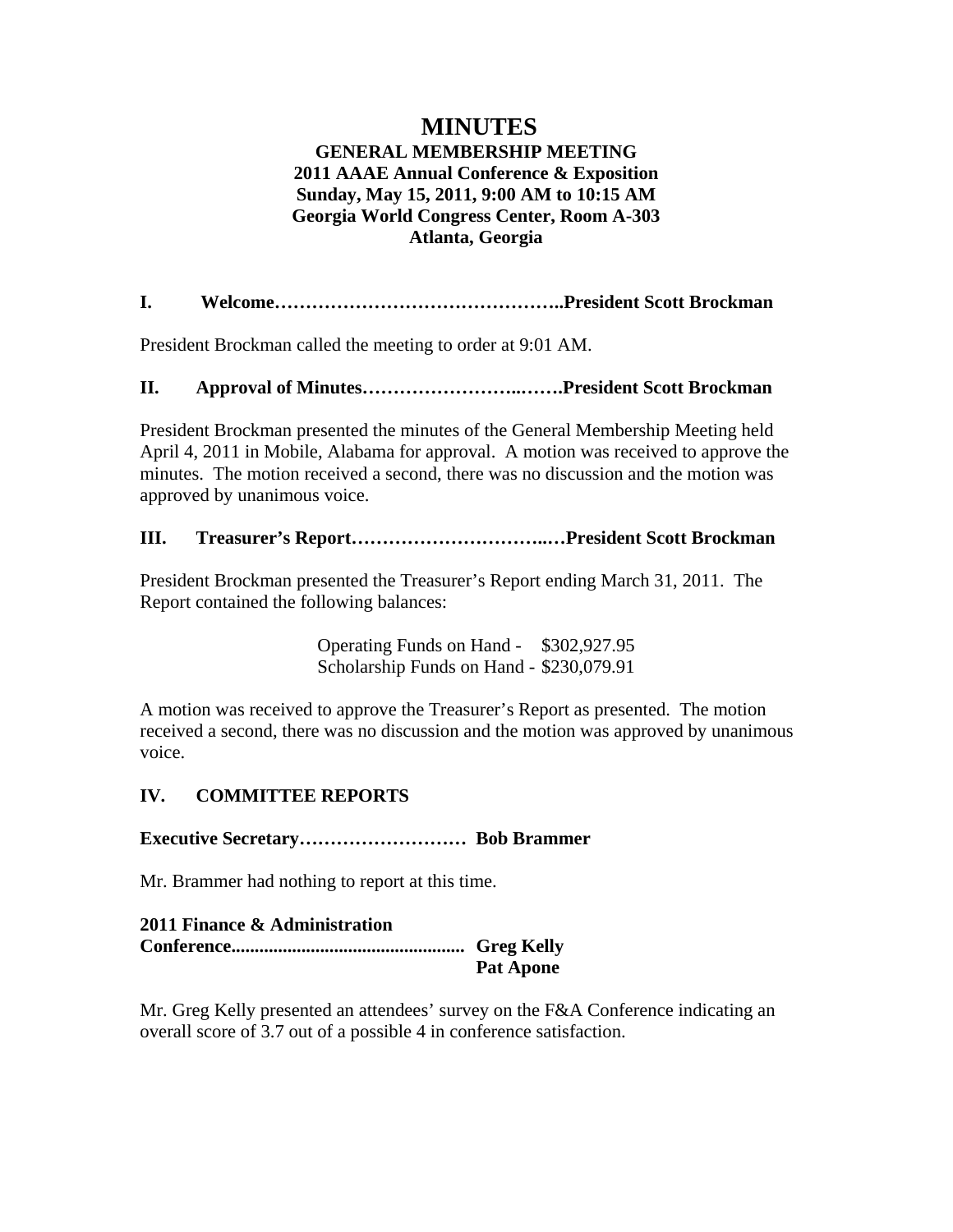# **2011 Annual Conference………………… Thomas Hughes, Co-Chairman Travis Greene, Co-Chairman**

President-Elect Landguth reported on the after-conference actions following the 2011 SEC-AAAE Annual Conference in Mobile, Alabama. Preliminary accounting indicates an income of approximately \$60,000 from the Conference.

Mr. Greg Kelly provided survey results from Georgia airport managers not in attendance at the 2011 SEC-AAAE Annual Conference in Mobile, Alabama. The survey indicated reasons for non-attendance ranging from a lack of travel funding to dates conflicting with other meetings.

## **2012 Finance & Administration Conference………………………………... Pat Apone**

Ms. Apone was not in attendance. Mr. Greg Kelly reported that the Conference will be held in Daytona Beach, Fla., on March 5-7, 2012. He added that three hotels were in contention and the membership would be informed as soon as the venue was booked.

# **2012 Annual Conference………………… Greg Kelly, Chairman**

Mr. Greg Kelly provided a PowerPoint presentation regarding conference planning for the 2012 SEC-AAAE Annual Conference to be held in Savannah, Georgia.The dates are May 20-23, 2012. The Westin Savannah Harbor Resort & Spa has been secured as the conference hotel at \$189 per night for double occupancy.

# **2013 Annual Conference…………………. Eric Frankl, Chairman**

Mr. Frankl reported that he and his staff have begun their conference planning and the conference will be held in downtown Lexington, Kentucky. The dates for the conference are tentatively set for April 21-23, 2013.

# **2014 Annual Conference………………… Mike Landguth, Chairman**

President-Elect Landguth reported that The Chatanoogan Hotel was under consideration as the conference site. He added that the month of May 2014 was being considered and he hoped specific dates would be available at the next meeting.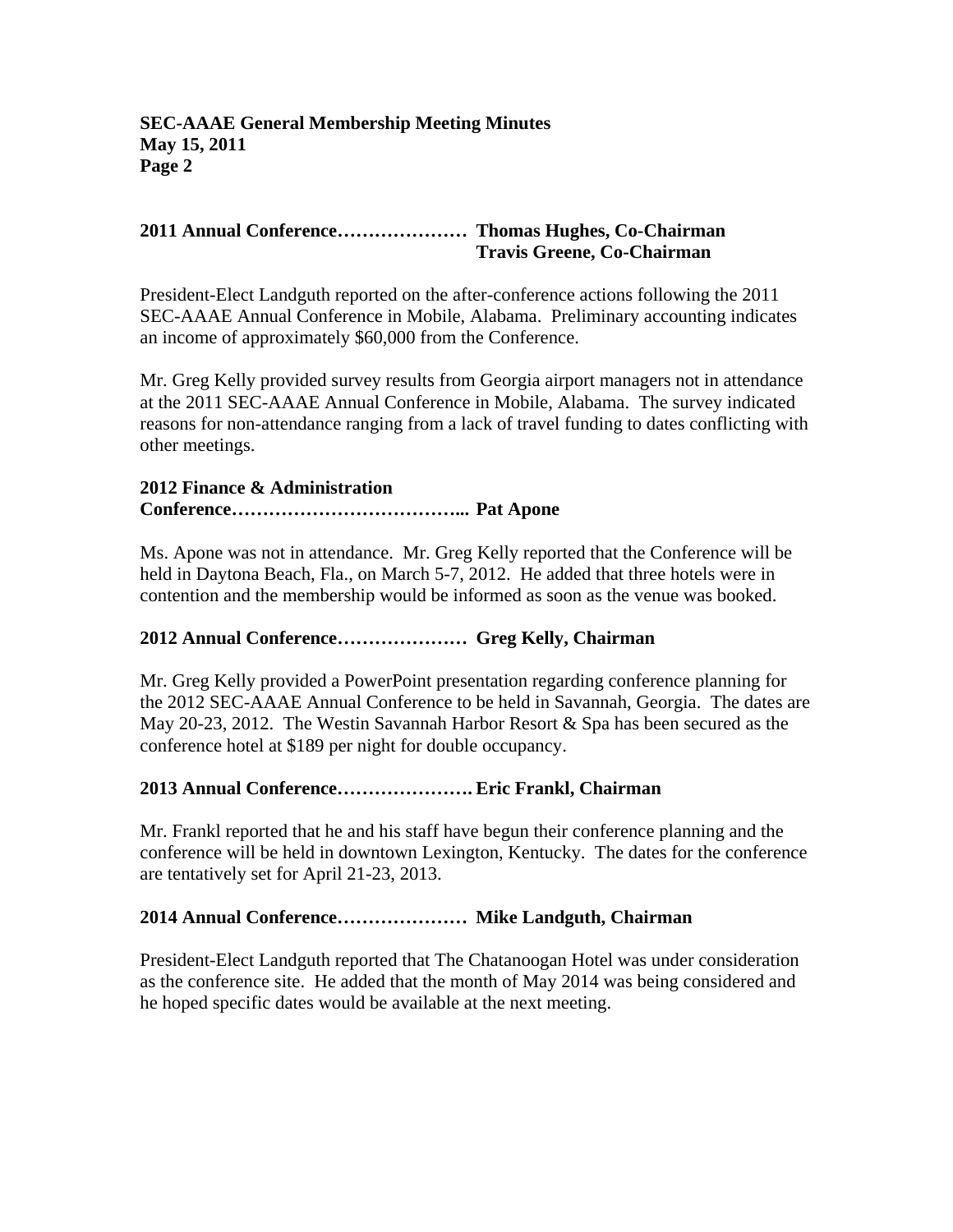## **SEC-AAAE General Membership Meeting Minutes May 15, 2011 Page 3**

### **Professional Education Committee……… Scott Brockman, Chairman**

Mr. Brockman reported that seven candidates were seated for their A.A.E. oral exams at this conference and five of the seven are from the SEC-AAAE. He added that a full Accreditation Report was previously forwarded to the SEC-AAAE Board of Directors stating there are currently 441 accredited members.

### **Scholarship Committee…………………... Jeff Gray, Chairman**

Mr. Gray reported the Committee may change the presentation of scholarships from Fall of the year to Spring. President Brockman noted that money should not be an issue because of the new bond investment program and he asked Mr. Gray to work with President-Elect Mike Landguth, to determine the appropriate timing. It was noted that Claudia Holliway raised \$3,000 at the annual conference for the scholarship program. Mr. Gray noted the AAAE Academic Relations Committee Meeting is drawing approximately eighty students this year and many were introduced during the course of this SEC-AAAE General Membership Meeting.

### **Member Information and Communications Committee…………….. Cyrus Callum**

Mr. Callum was not in attendance.

## **Corporate Liaison Committee………….... David King, Chairman**

Mr. King provided a written Corporate Committee Report and he noted there were now twenty-two active members of the Committee. He added that a review of the Corporate Awards Program included a recommendation to amend the criteria for the Corporate and Airport Members of the Year to include active support of the Chapter by airport and corporate candidates. Also a recommendation was received to revise the title of the General Aviation Project of the Year. President Brockman stated that such changes were at the discretion of the Committee and they should amend the Program as appropriate.

### **General Aviation Committee……………. Hope Macaluso, Madam Chairman**

Ms. Macaluso was not in attendance**.**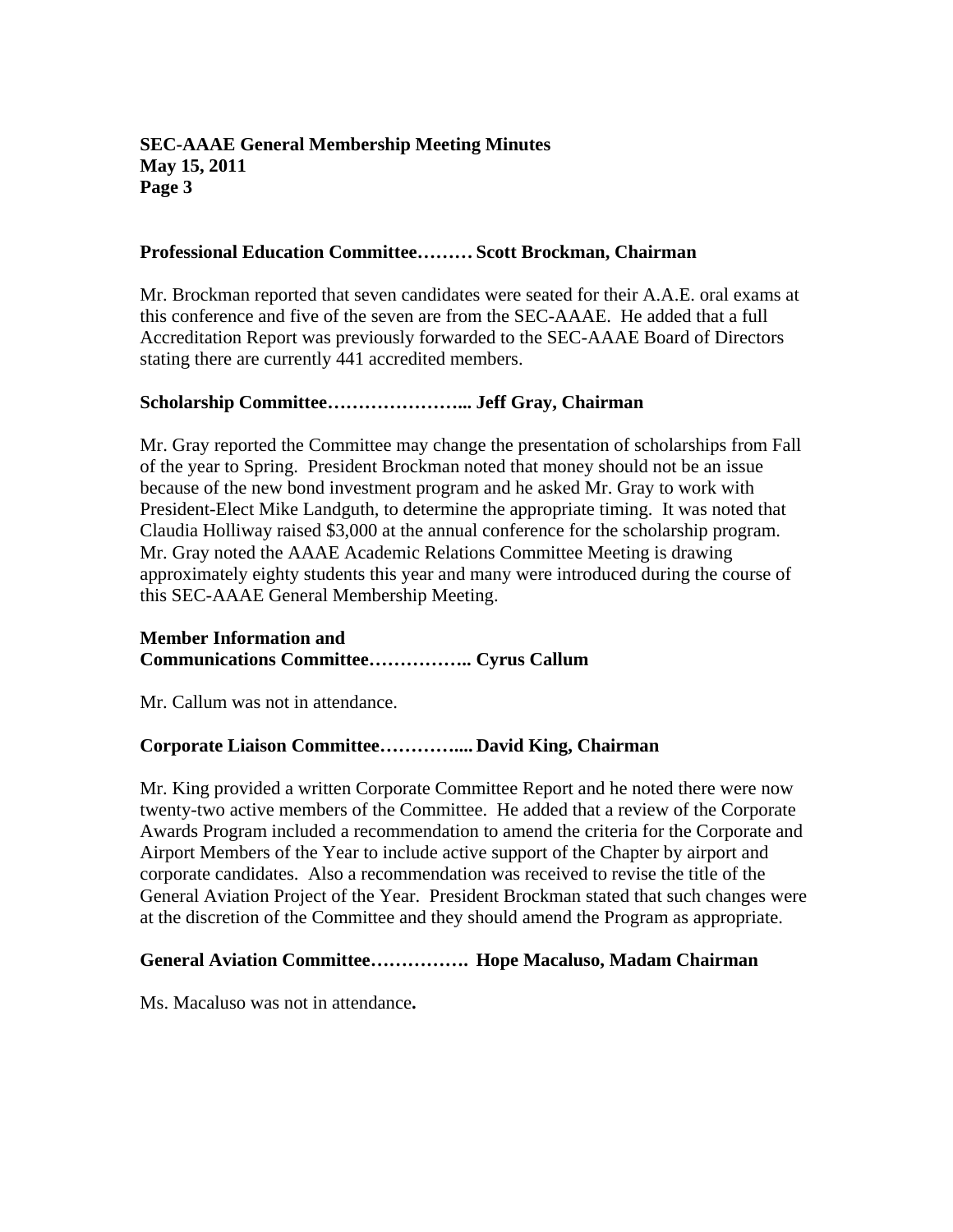### **SEC-AAAE General Membership Meeting Minutes May 15, 2011 Page 4**

AAAE Chairman Jim Bennett, A.A.E., entered the hall and addressed the SEC-AAAE membership thanking everyone for their continued support. Chairman Bennett thanked SEC-AAAE member Ms. Kelly Johnson, A.A.E., for her dedication as the incoming Madam Chairman of AAAE. Representatives of AAAE were also present to collect donations for the AAAE Good Government Political Action Committee.

### **Membership Committee……………….… Michael Landguth, Chairman**

Mr. Landguth reported that the Board was previously assigned participation in the membership process and that process would continue next year. He also noted that student participation was going to be a priority. Mr. Landguth reported that a FaceBook page had been created for the Chapter mascot, Peabody the Duck, dedicated to Peabody's retirement.

### **Annual Conference Site Selection Committee……………………………….... Mike Clow, Chairman**

Mr. Clow was not in attendance. President Brockman noted that the previously designated conference committees have been selected and are active.

## **Annual Conference Audit Committee…... Judi Olmstead**

Ms. Olmstead stated that she was awaiting the appropriate post-conference reports from the 2011 SEC-AAAE Annual Conference in Mobile, Alabama.

### **Resolutions & Bylaws……………………. Bob Brammer**

Mr. Brammer had nothing to report at this time.

### **Nominations Committee………………….. William Marrison**

Mr. Marrison had nothing to report at this time. Mr. Brockman noted that Mr. Larry Cox, A.A.E., would be nominated as the Chapter's Representative on the AAAE Nominations Committee.

### **V. Old Business**

There was no old business to report.